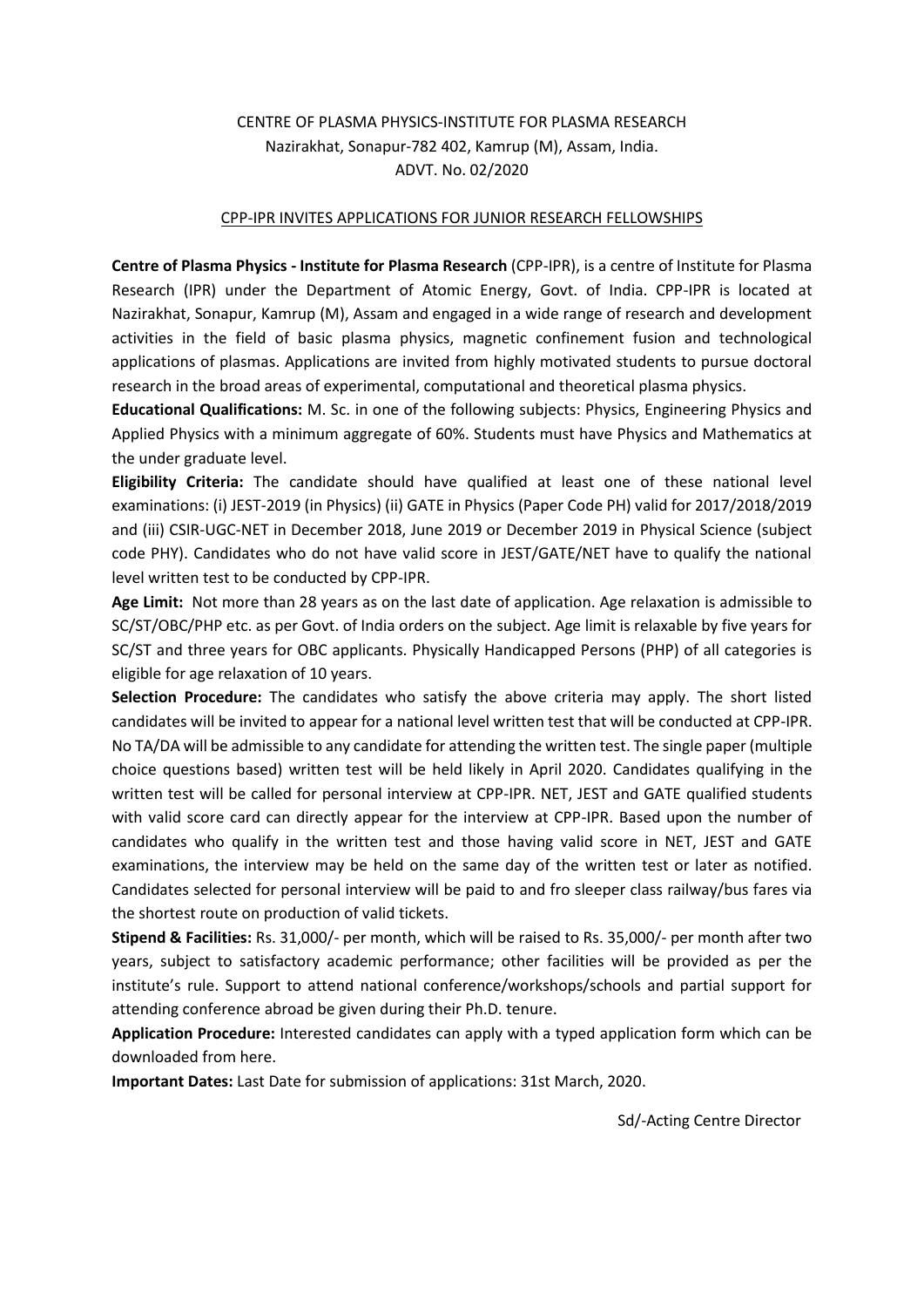## **CENTRE OF PLASMA PHYSICS – Institute for Plasma Research Nazirakhat, Sonapur – 782402 Kamrup(M), Assam, India Advt. /2020**

| Application ID:             | Post Code: | Post Applied For: |
|-----------------------------|------------|-------------------|
| <b>Details of Applicant</b> |            |                   |
| Name:                       |            |                   |
| Date of Birth:              |            | Gender:           |
| Mobile:                     |            | Category:         |
| Email ID:                   |            |                   |
| <b>Permanent Address</b>    |            |                   |
| House name/ Number:         |            |                   |
| Place/Street:               |            |                   |
| City:                       |            |                   |
| Pin code:                   |            |                   |
| State:                      |            |                   |
| Phone:                      |            |                   |
| <b>Present Address</b>      |            |                   |
| House name/ Number:         |            |                   |
| Place/Street:               |            |                   |
| City:                       |            |                   |
| Pin code:                   |            |                   |
| State:                      |            |                   |
| Phone:                      |            |                   |
| <b>Qualifications</b>       |            |                   |

| Exam Passed   | Year of Passing | Subject Taken | Board/College/University | Div/Class/Rank/Score |
|---------------|-----------------|---------------|--------------------------|----------------------|
| X Standard    |                 |               |                          |                      |
|               |                 |               |                          |                      |
| XII Standard  |                 |               |                          |                      |
|               |                 |               |                          |                      |
| B.Sc./B.Tech. |                 |               |                          |                      |
|               |                 |               |                          |                      |
| M.Sc./M.Tech. |                 |               |                          |                      |
|               |                 |               |                          |                      |
| <b>NONE</b>   |                 |               |                          |                      |
|               |                 |               |                          |                      |